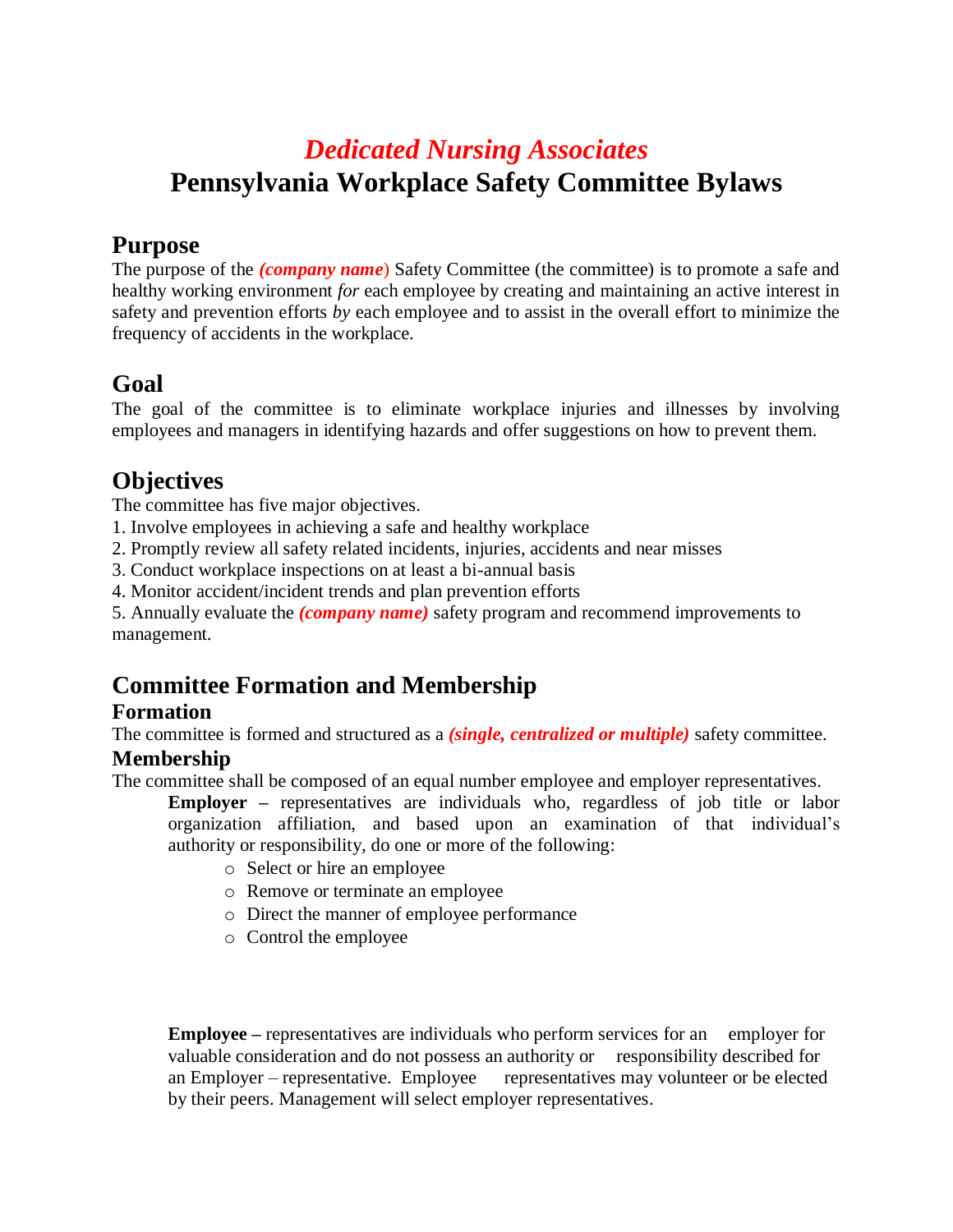All primary operations of *(company name)* are to be represented. The committee will consist of *(# of)* employer representatives and *(# of)* employee representatives.

#### **All committee members shall:**

- Serve on this committee without loss of pay or benefits;

- Join the committee for a continuous term of 1 year from the date of first meeting attended. Terms will be staggered to ensure that a core group of experienced members are retained on the committee at all times; and

- Be given a reasonable amount of time during working hours to investigate safety and health hazards and accidents brought to the committee; Decisions by the committee shall be made by majority vote.

#### **Rotation**

In addition to staggering terms, committee member attrition through retirement and promotion will be considered when executing the safety committee's membership rotation plan. Please state your rotation plan here; i.e. we plan on rotating one member out and one new member in every year,

#### **Officers**

The committee shall consist of three officers Chairperson, Vice-Chairperson, and Secretary who are elected by majority vote by the official committee members. Chair, Vice-Chair, and Secretary will serve a minimum term of 1 year, and are eligible for re-election for one (1) additional term.

#### **Election of Officers:**

- The election of a new chair, vice-chair or secretary, shall be held during the monthly committee meeting before the month in which the incumbent's term expires.

- If the chair, vice-chair or secretary leaves office before the term expires, an election will be held during the next scheduled safety committee meeting; the elected officer will serve for the reminder of the term.

#### **Duties of the Chair**

- Schedule regular committee meetings and notify members
- Develop written agendas for conducting meeting
- Approve committee correspondence and reports
- Conduct meetings in an orderly fashion and ensure all members are heard.
- Hold meeting time to 1 hour
- Form subcommittees as needed to address various committee activities and projects
- Report monthly committee activities to senior management

- Formulate, convey and track committee recommendations made to management and publish to employees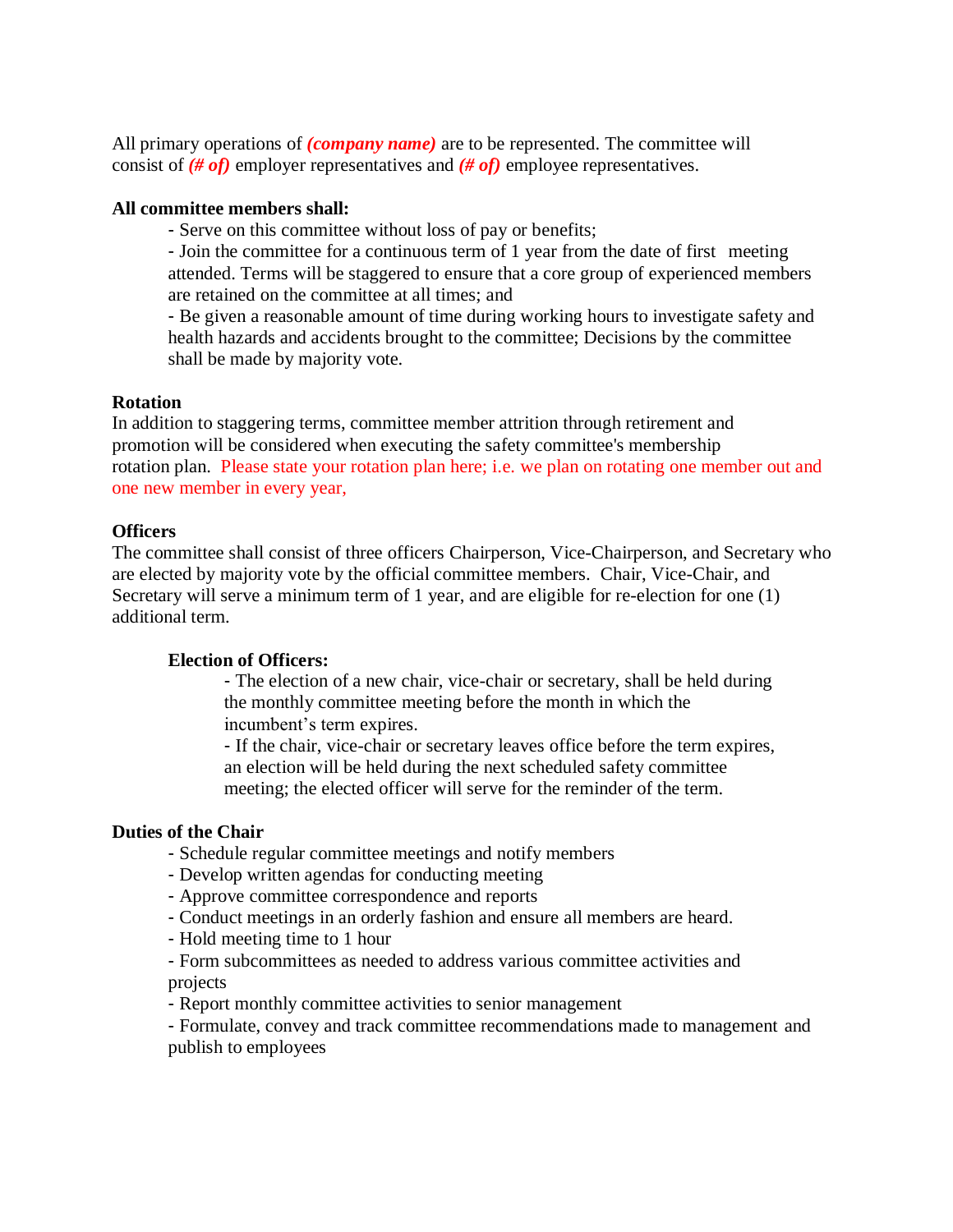#### **Duties of the Vice-Chair**

- In the absence of the chair, assume the duties of the chair
- Perform other duties as directed by the chair

#### **Duties of the Secretary**

- Record, prepare and distribute (post) meeting minutes
- Conduct meeting in absence of Chairperson and Vice-Chairperson
- Maintain a current membership list
- Schedule training and maintain training records

#### **Duties of Committee Members**

- Report and discuss unsafe conditions and practices
- Attend all meetings regularly
- Review all accidents/incidents, injuries and near misses
- Contribute ideas and suggestions for improvement of safety
- Serve as role models for safe behaviors and influence others to work safely
- Sponsor or develop programs related to safety
- Participate in subcommittee activities as directed by the Chairperson

#### **Employee Involvement**

- The committee will encourage all employees to identify health and safety hazards in the workplace. Concerns raised by employees will be presented to the committee in writing. -The committee will review new concerns at the next regularly scheduled monthly meeting. Verbal notifications should be used for reporting unsafe conditions that may require immediate attention and won't wait until the next meeting such as torn stair tread, floor spill, broken glass, etc.

- The committee will respond to employee concerns in writing and if necessary, work with management to resolve them. For issues the committee feels senior management should be involved in, the committee will present written recommendations for resolving concerns. Thirty (30) day updates will be provided to senior management if further research, evaluation etc. is required. Within 60 days of receiving the written recommendations, senior management will respond in writing to the committee indicating acceptance, rejection, or modifications of the recommendations.

- The committee will maintain a log of all employee concerns, including the date received, recommendations to management, and the date the concern was resolved. Progress reports, along with resolutions, will be given at monthly meetings and documented in the meeting minutes. Monthly meeting minutes are distributed electronically to all *(company name)* employees and posted on the safety bulletin board.

### **Workplace Inspections**

The committee will conduct *(identify frequency; at least quarterly)* workplace inspections of all company facilities for the purpose of locating and identifying health and safety hazards. The location and identity of hazards shall be documented in writing, and the committee shall make proposals to management regarding correction of the hazards. The committee chairman will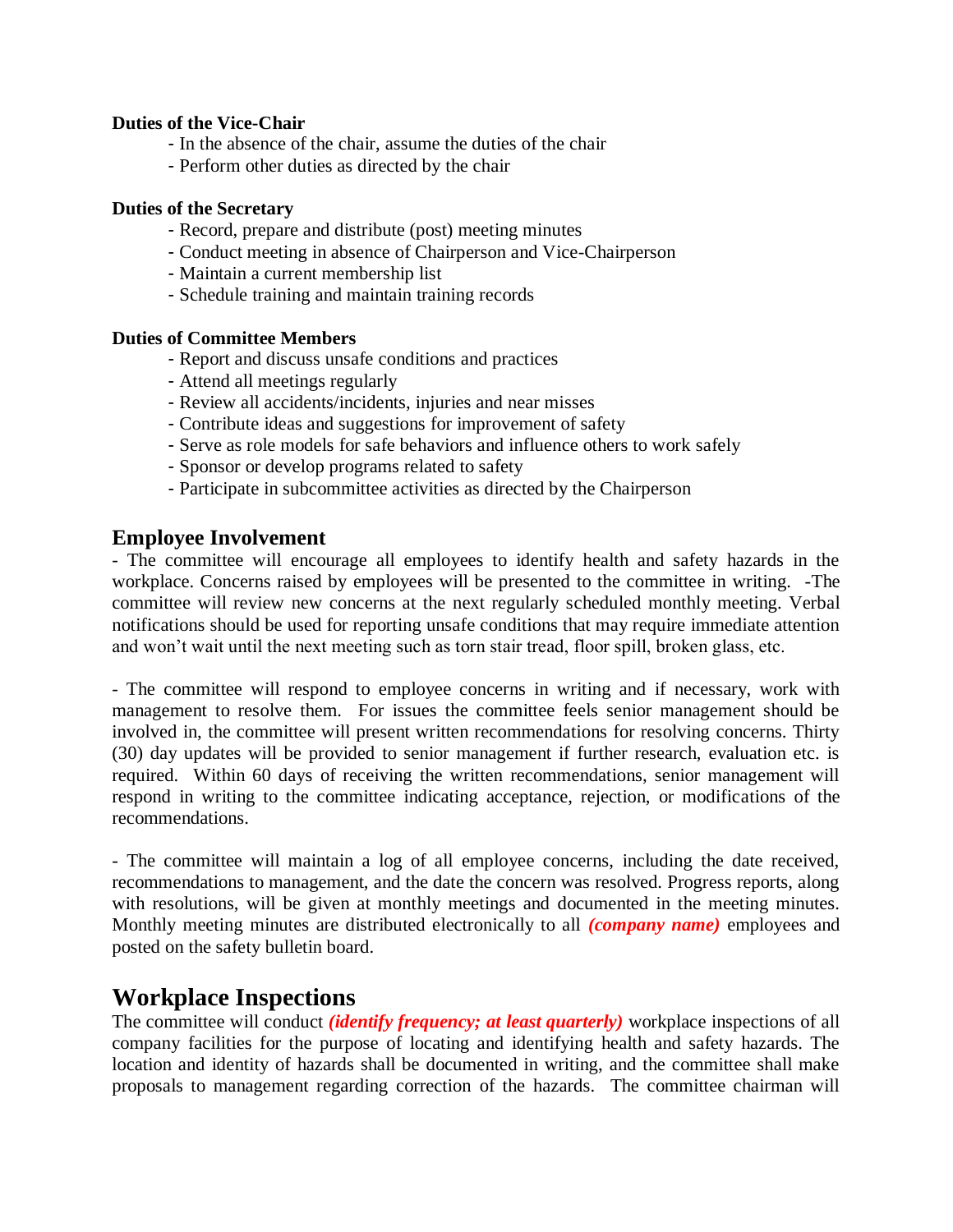formulate and track recommendations to management as a result of inspections and accident investigations.

## **Accident Investigations**

The committee will investigate accidents whenever possible. At a minimum, the committee will conduct reviews of accidents / incidents resulting in work-related deaths, injuries and illnesses. The committee will make recommendations to senior management for any investigation or accident / incident review conducted by the committee.

### **Training**

All committee members will be required, at minimum, to receive annual training in the following topics;

- Hazard Detection and Inspection
- Accident and illness prevention and investigation (including substance abuse awareness and prevention training)
- Safety committee structure and operation

Training will be conducted by individuals who meet the PA Bureau of Workers Comp Health and Safety Division requirements for accident and illness prevention services providers. Written records of safety committee training shall include:

- 1) Names of committee members trained
- 2) Dates of training
- 3) Training time period
- 4) Training methodology,
- 5) Name and credentials of person conducting the training
- 6) The training location
- 7) Training topics

## **Committee Meetings**

#### **Meeting schedule**

- The committee will meet on the *(Identify meeting day)* of every month. Members will be notified of any schedule deviation. Changes will also be posted on the safety committee bulletin board, first floor lobby.

#### **Agenda**

- A preliminary agenda will be distributed electronically to all committee member 3 – 4 days prior to the monthly meeting date.

- One (1) day prior to the monthly meeting, a final agenda will be distributed electronically to all committee members, and posted on the safety bulletin board.